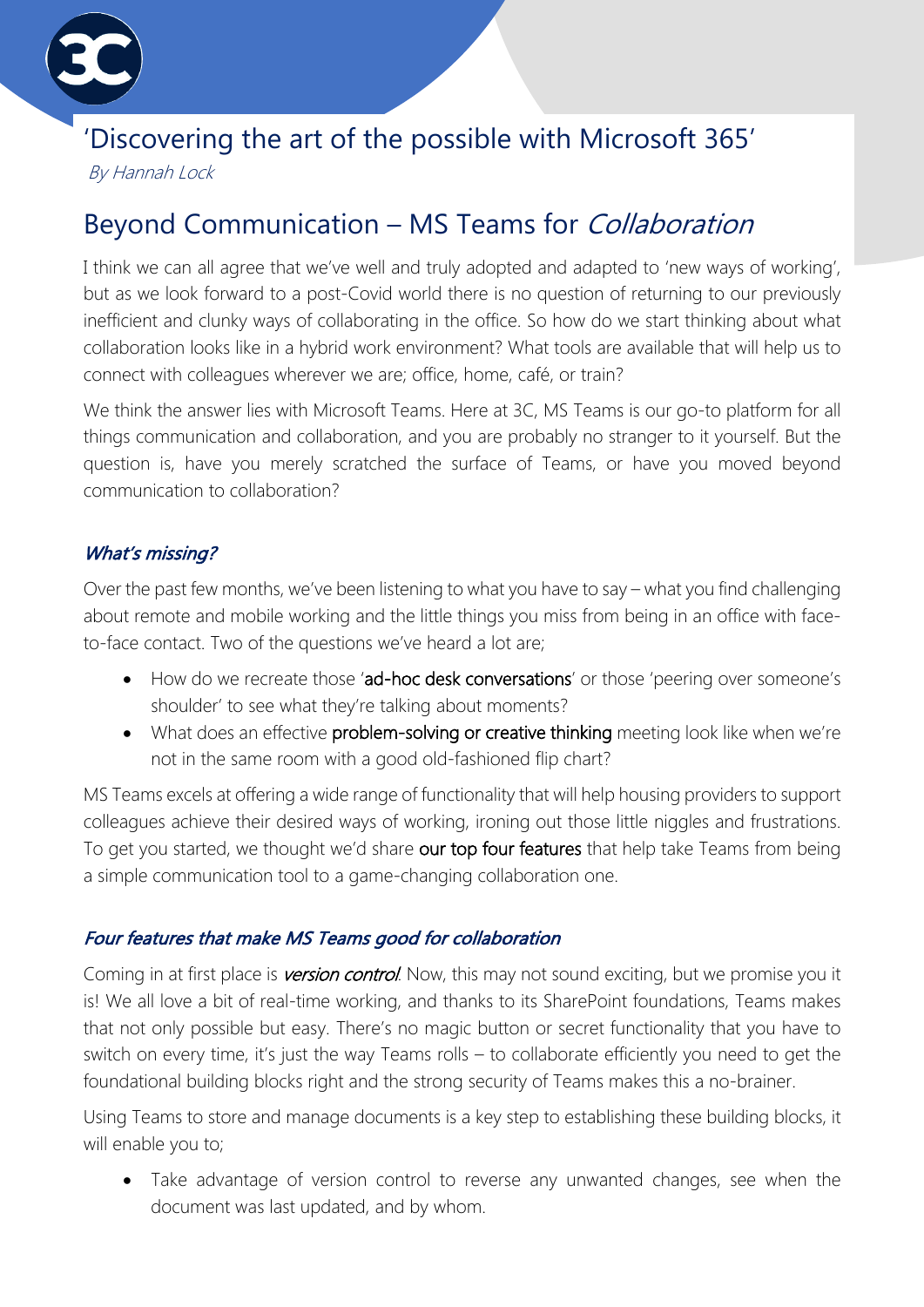

- Have an audit trail that doesn't end up with you having 'Draft 1, Draft 2... Final Draft' clogging up your folders.
- Work on the same document at the same time without confusion.
- Share documents in channels or chats, which not only gives you greater control over who has access to the document but reduces that age-old headache of emails flying back and forth with different people commenting and editing silo copies of the same document that you then have to amalgamate.

Our second fab feature, which is only made better by this built-in automatic version control, is *quest access*. Collaboration with Teams isn't just limited to your internal colleagues, guest access means you can collaborate with your suppliers, partners, and contractors all in one place (regardless of whether they have a 365 account or not). This feature not only helps to cut out the noise of emails bouncing back and forth but by focusing collaboration into teams and channels it streamlines the way you and your partners' communicate, work and share documents together. This offering improves communication, enhances efficiency, and streamlines compliance, keeping all comms and documents within one secure platform.

Next, we're going to take a quick look at how Microsoft has enhanced their communication tools to be better suited for virtual collaboration. Over the past few months, we have all become very familiar with video calls, and whilst I am sure we are all very grateful for the way in which they've helped us to maintain contact with our colleagues, maybe it's time we changed them up a bit (and no, I'm not talking about using a new background)? These are some of the features that we've been using to make our video calls more interactive and collaborative;

- Screen sharing you don't have to share your whole desktop, just the window or application relevant to the conversation. This is a great way of recreating those ad-hoc desk conversations.
- Calling people into a meeting got a question that you can't answer? No problem, just use the 'request to join' feature rather than trying to remember to follow up on it later.
- Recording and transcripts this means you're not trying to take notes and listen at the same time, you can focus on the meeting rather than trying to make sure you've written your actions down. If you do still want to take notes, you can use the 'meeting notes' panel so everything stays within one screen and can be easily shared afterwards.
- Whiteboard function & polls these are the 'fun' features, use the whiteboard to get creative, capture ideas and make things a bit more interactive and visual. We also like using the embedded forms feature to create polls – a good one for those larger, perhaps more formal meetings where you want to keep people engaged and collect feedback.